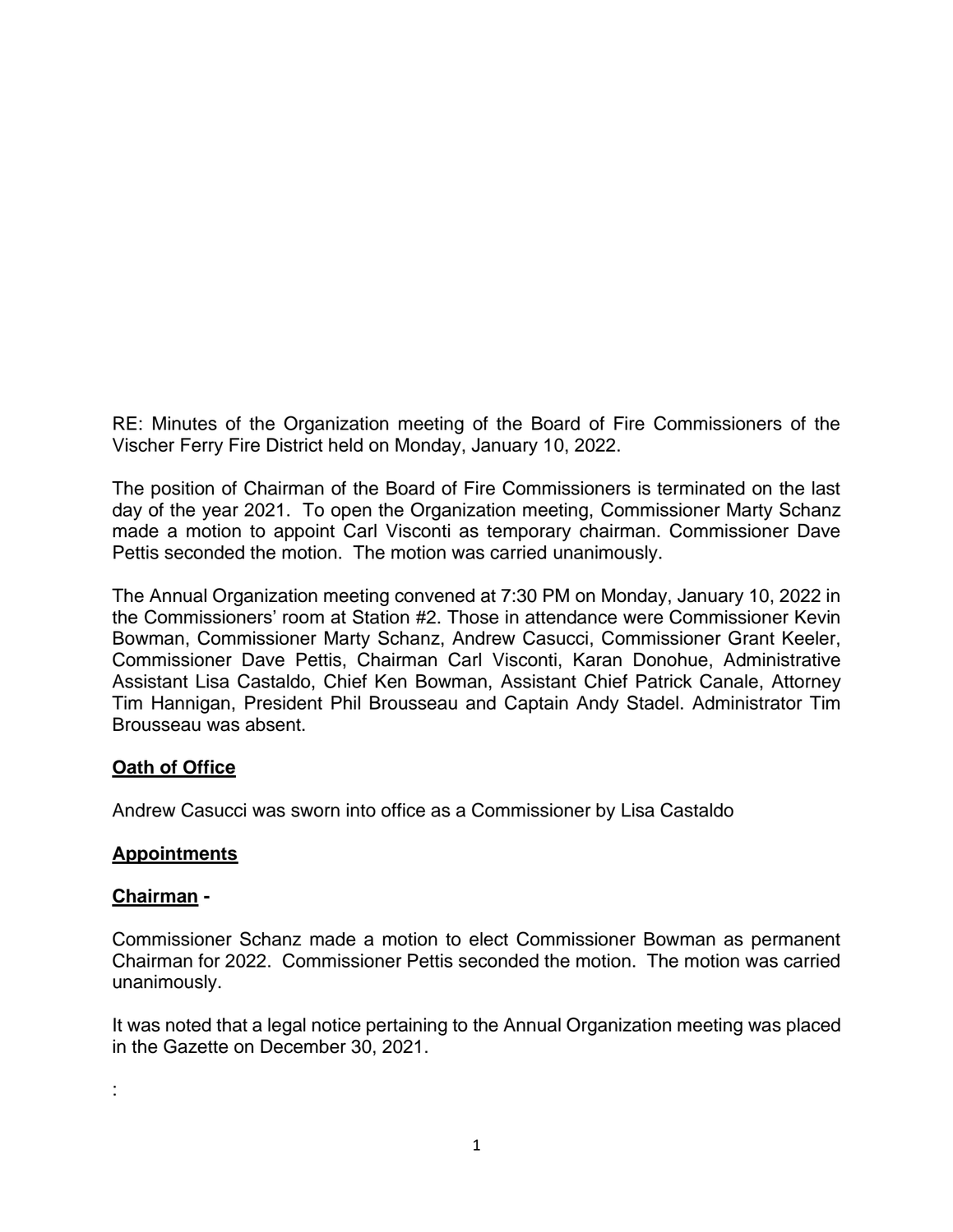## **District Secretary –**

Commissioner Pettis made a motion to appoint Karan Donohue as District Secretary for the year 2022. Commissioner Casucci seconded the motion. The motion was carried unanimously. Karan was sworn in by Administrative Assistant Lisa Castaldo.

### **District Treasurer –**

Commissioner Pettis made a motion to appoint Carl Visconti as District Treasurer for the year 2022. Commissioner Casucci seconded the motion. The motion was carried unanimously. Carl Visconti was sworn in by Administrative Assistant Lisa Castaldo.

### **Deputy Treasurer –**

Commissioner Pettis made a motion to appoint Karan Donohue as Deputy Treasurer for the year 2022. Commissioner Casucci seconded the motion. The motion was carried unanimously. Karan was sworn in by Administrative Assistant Lisa Castaldo.

#### **Attorney –**

Commissioner Pettis made a motion to appoint Timothy Hannigan as attorney for the Vischer Ferry Fire District for the year 2022. Commissioner Casucci seconded the motion. The motion was carried unanimously.

#### **Salaries –**

Commissioner Pettis made a motion that the 2022 employee salaries and wages be set according to the General Fund Budget as adopted on October 19, 2021:

- 1. The salary for the Secretary will be \$9,020.
- 2. The salary for the Treasurer will be \$10,500.
- 3. The wage rate for the Administrator will be \$18.50 per hour.
- 4. The wage rate for the Administrative Assistant will be \$16.50 per hour.
- 5. The wage rate for the maintenance person will be \$15.50 per hour.

Commissioner Casucci seconded the motion. The motion was carried unanimously.

#### **Designated Newspaper –**

Commissioner Pettis made a motion to designate the Daily Gazette as the official newspaper for the year 2022. Commissioner Casucci seconded the motion. The motion was carried unanimously.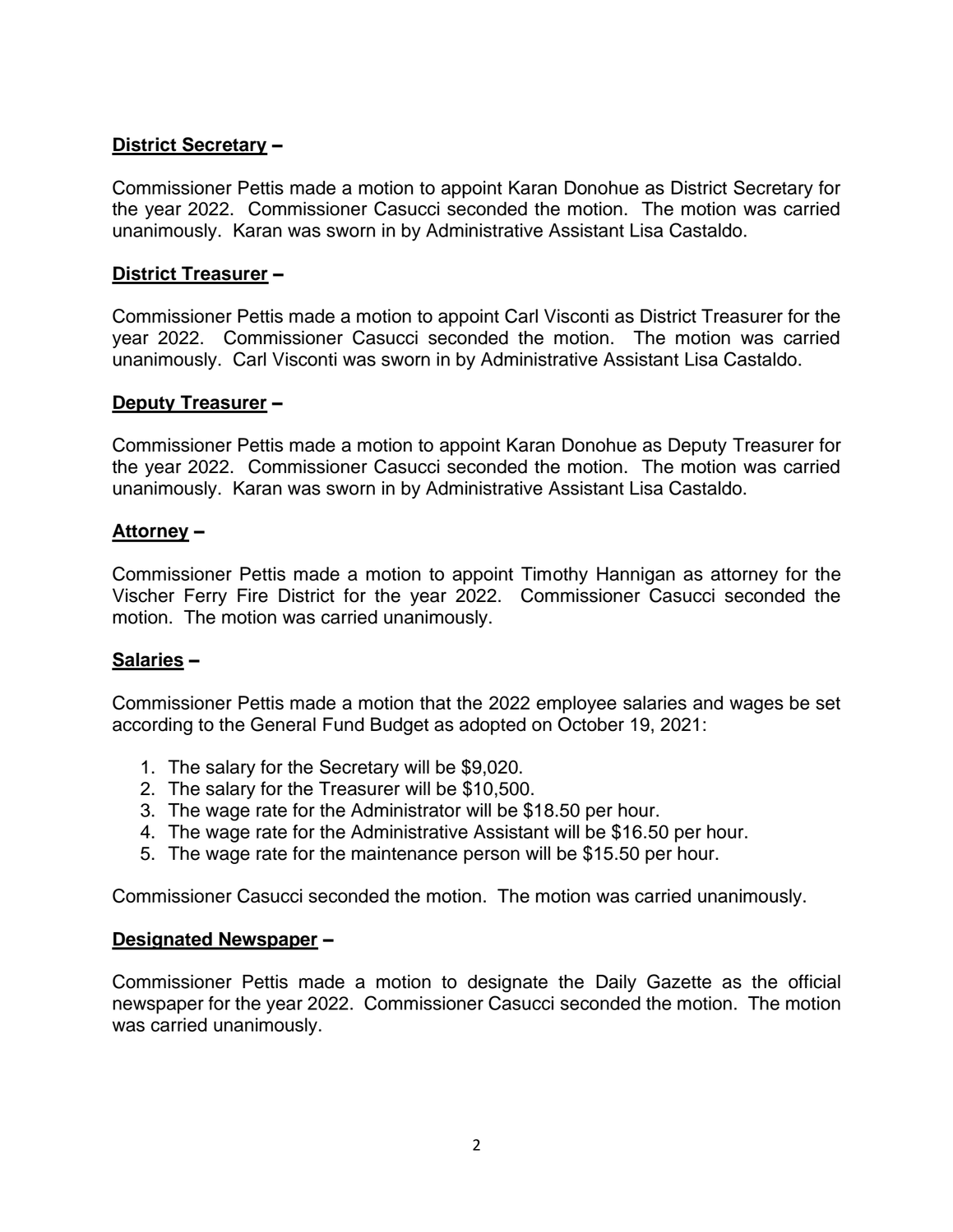## **Bank Depository –**

Commissioner Pettis made a motion to designate TD Bank as the official depository for the district funds for the year 2022. Treasurer Carl Visconti and Deputy Treasurer Karan Donohue are designated to sign checks. Commissioner Casucci seconded the motion. The motion was carried unanimously.

### **Regular Monthly Meeting Night –**

Commissioner Pettis made a motion that the regular meeting night will be the second Monday of the month at 7:30 PM in the Commissioners' room at 750 Grooms Rd. Rexford. Commissioner Casucci seconded the motion. The motion was carried unanimously.

### **Bonding for Treasurer and Deputy Treasurer –**

The insurance coverage for bonding the Treasurer and Deputy Treasurer needs to be \$7,500,000 for the year 2022. Commissioner Pettis made a motion that the existing insurance policy for this coverage be renewed at \$7,500,000. Commissioner Casucci seconded the motion. The motion was carried unanimously.

## **Memberships in NYSAFC, AFDSNY, AFDCA, and VFPASNY –**

Commissioner Pettis made a motion to approve memberships in the following: New York State Association of Fire Chiefs Association of Fire Districts of the State of New York Association of Fire Districts of the Capital Area Volunteer Fire Police Association of the State of New York Commissioner Casucci seconded the motion. The motion was carried unanimously.

#### **Records Management and Retention Officer –**

Commissioner Pettis made a motion to appoint Karan Donohue as the Records and Retention Officer for the year 2022. Commissioner Casucci seconded the motion. The motion was carried unanimously.

#### **Records Access Officer –**

Commissioner Pettis made a motion to appoint Karan Donohue as Records Access Officer for the year 2022. Commissioner Casucci seconded the motion. The motion was carried unanimously.

#### **Mileage –**

Commissioner Pettis made a motion to set the mileage at \$.585 per mile. Commissioner Casucci seconded the motion. The motion was carried unanimously.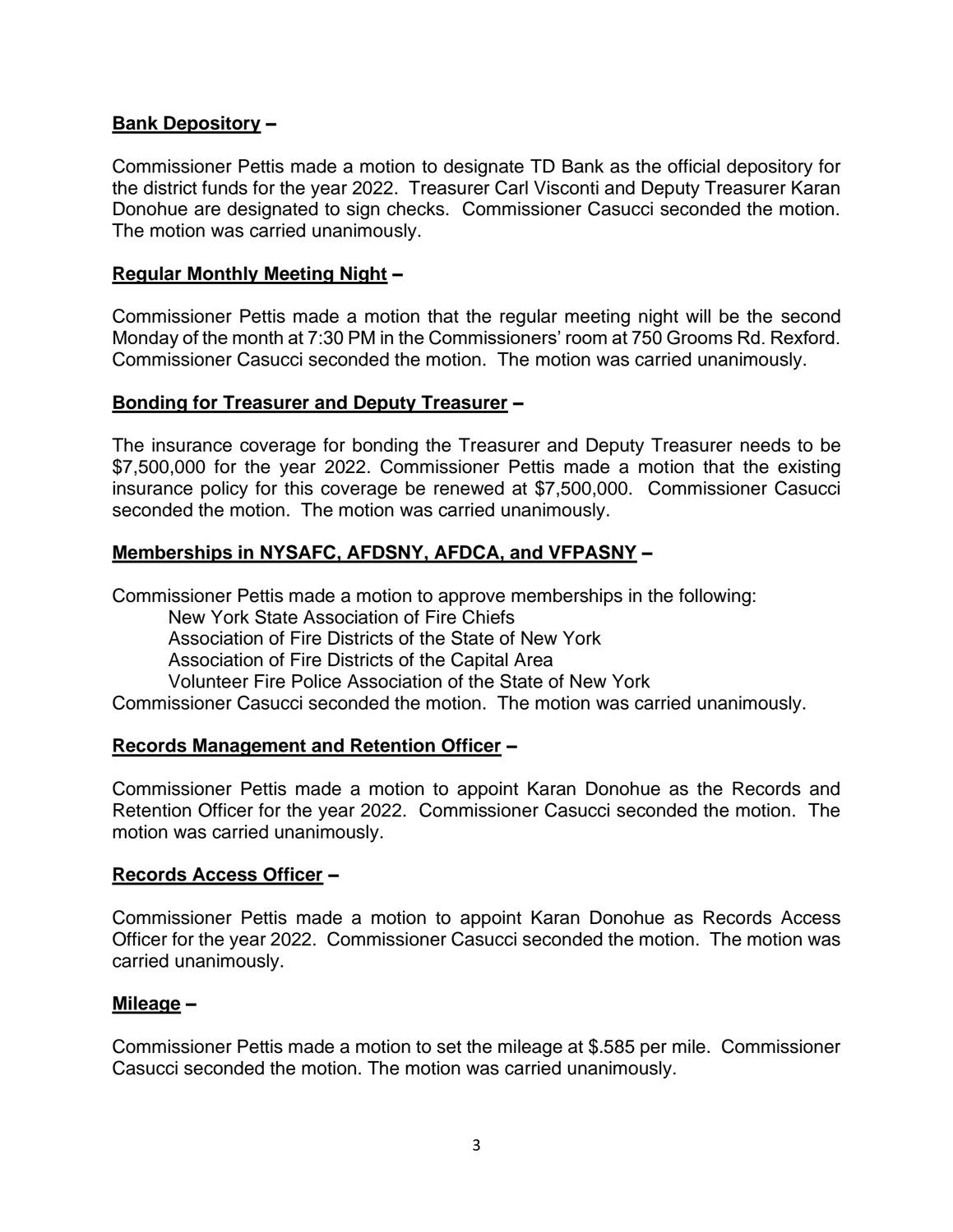# **Board Policies –**

| 1. | Investment                  |                | adopted 12/12/99 | Updated - 02/9/09 - added LOSAP<br>advisor                                   |
|----|-----------------------------|----------------|------------------|------------------------------------------------------------------------------|
|    |                             |                |                  | Updated - $01/10/11$ - added                                                 |
|    | <b>LOSAP</b>                |                |                  | advisor                                                                      |
|    |                             |                |                  | Updated $-05/14/12$ - updated to                                             |
|    |                             |                |                  | current OSC model                                                            |
|    |                             |                |                  | Updated - 11/12/18 - LOSAP                                                   |
|    |                             |                |                  | amended                                                                      |
|    |                             |                |                  | Updated $-11/12/18 -$ Capital                                                |
|    |                             |                |                  | Assets added                                                                 |
|    |                             |                |                  | Updated $-01/11/21$ - updated                                                |
|    |                             |                |                  | financial advisor                                                            |
|    | 2. Procurement              |                |                  | adopted 05/11/92 - Updated - 11/12/10                                        |
|    |                             |                |                  | Updated $-04/11/11$                                                          |
|    |                             |                |                  | Updated $-01/13/20$<br>Updated - 06/08/20                                    |
|    | 3. Firematic SOGs           | adopted 2005 - |                  | Updated - 03/11<br>Search and                                                |
|    |                             |                |                  | Rescue                                                                       |
|    |                             |                |                  | Updated - 02/08/16 Training                                                  |
|    |                             |                |                  | Updated - 02/11/16, 10/10/16,                                                |
|    |                             |                |                  | 4/12/18 - Apparatus                                                          |
|    |                             |                |                  | Response                                                                     |
|    |                             |                |                  | Updated - 07/08/18 Mutual Aid                                                |
|    |                             |                |                  | Updated - 01-/11/11 Water/Ice                                                |
|    |                             |                |                  | Rescue                                                                       |
|    |                             |                |                  | Update - 03/13/17 Escape/Bailout                                             |
|    |                             |                |                  | Updated 12/12/16 Radio Test                                                  |
|    |                             |                |                  | Updated 01/14/19 Gear                                                        |
| 4. | <b>Medical Requirements</b> |                | adopted 01/09/92 | Updated 01/14/02 - Physical                                                  |
|    |                             |                |                  | exams updated<br>Updated 01/14/02,02/08/16,                                  |
|    |                             |                |                  | $01/16/20$ , $01/11/21$ -                                                    |
|    |                             |                |                  | <b>Medical Release form</b>                                                  |
|    |                             |                |                  | added                                                                        |
|    | 5. Universal Precautions    |                | adopted 06/11/92 |                                                                              |
|    | 6. OSHA                     |                |                  | adopted 01/09/92 - Updated 01/12/09, 02/08/16                                |
|    | 7. Sexual Harassment        |                |                  | adopted 09/08/94 - Updated 12/15, 01/13/20                                   |
|    | 8. Fire District Awards     |                | adopted 01/14/85 |                                                                              |
|    |                             |                |                  | 9. Restrictive Active member adopted 02/08/99 - Updated 01/11/21 change name |
|    | 10. District Employees      |                |                  |                                                                              |
|    | a. Treasurer                |                | adopted 01/14/02 |                                                                              |
|    | b. Secretary                |                |                  | adopted 02/09/99 - Updated 01/12/14                                          |
|    | c. Administrator            |                |                  | adopted 06/12/06 - Updated12/27/15,12/12/16                                  |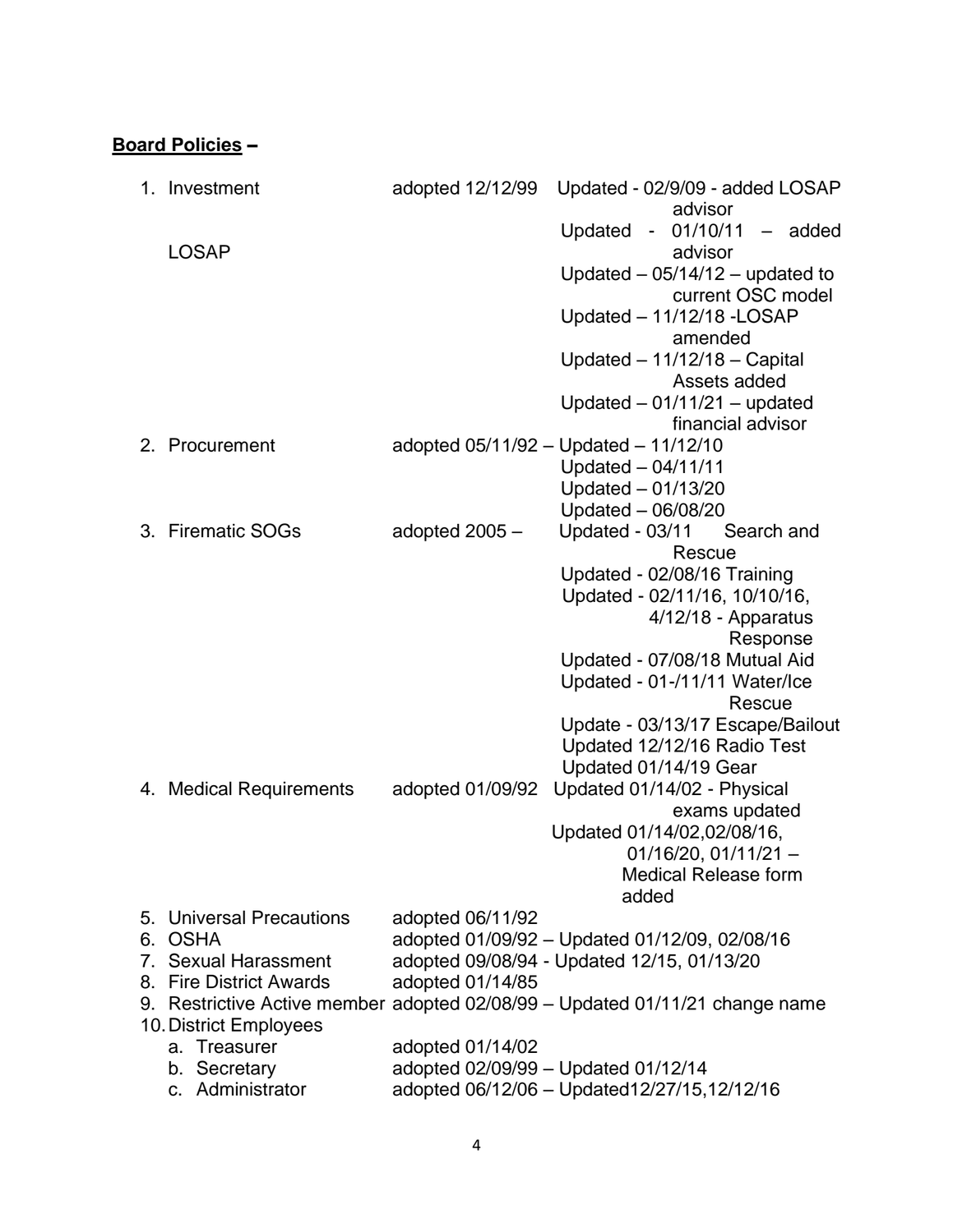| d. Administrative Asst.                          | adopted                                       |  |  |  |
|--------------------------------------------------|-----------------------------------------------|--|--|--|
| e. Custodian/Maint                               | adopted 01/11/14 - Updated 12/12/16           |  |  |  |
| 11. Protective Clothing                          | adopted 05/10/99 - Updated on an annual basis |  |  |  |
| 12. Communications                               | adopted 06/14/99 - Updated 10/12/15           |  |  |  |
| 13. Pregnancy                                    | adopted 11/08/99                              |  |  |  |
| 14. Code of Ethics                               | adopted 05/08/00 - Updated 01/11/21           |  |  |  |
| 15. Chiefs' Vehicles                             | adopted 01/14/02 - Updated 01/10/05           |  |  |  |
| 16. Travel, Training & Conf                      | adopted 04/10/07 - Updated 07/10/17           |  |  |  |
| 17. AED                                          | adopted 01/15/10 - Updated 02/17/13           |  |  |  |
| 18. Epi-Pen                                      | adopted 01/15/10 - Updated 01/08/14           |  |  |  |
| 19. Substance Abuse                              | adopted 05/09/11                              |  |  |  |
| 20. Rules Concerning Gen                         | adopted 10/10/11                              |  |  |  |
| 21. Rules and Procedures                         | adopted 10/10/11                              |  |  |  |
| 22. Drug Free Workplace                          | adopted 11/08/04                              |  |  |  |
| 23. Credit Card                                  | adopted 10/12/15 - Updated 02/13/17           |  |  |  |
| 24. Service Award Program                        | adopted 12/1994 - Updated 10/09/16,01/13/17,  |  |  |  |
|                                                  | 12/12/17, 12/08/18                            |  |  |  |
| 25. Equal Employment                             | adopted 04/11/16                              |  |  |  |
| 26. Capital Assets                               | adopted10/13/14                               |  |  |  |
| 27. Technology and Electronic.adopted 06/12/17   |                                               |  |  |  |
| 28. Leaves of Absence                            | adopted 03/08/19                              |  |  |  |
| 29. FOIL                                         | adopted 03/08/19                              |  |  |  |
| 30. Work Place Violence                          | adopted 04/09/18                              |  |  |  |
| 31. Reusable Masks                               | adopted 04/12/21                              |  |  |  |
| 32. Cyber Security Notification adopted 01/10/22 |                                               |  |  |  |
|                                                  |                                               |  |  |  |

# **Board Assignments –**

As attached

## **Treasurer's Annual Report Year-End Summary –**

This is to be submitted by the end of February, by resolution dated 01/12/15.

## **Approval of Chief Officers –**

Commissioner Pettis made a motion to approve the Chief Officers for 2022 as follows:

| Chief                           |  |
|---------------------------------|--|
| 1 <sup>st</sup> Assistant Chief |  |
| 2 <sup>nd</sup> Assistant Chief |  |

Ken Bowman Patrick Canale **Tim Kimball** 

Commissioner Casucci seconded the motion. The motion was carried unanimously.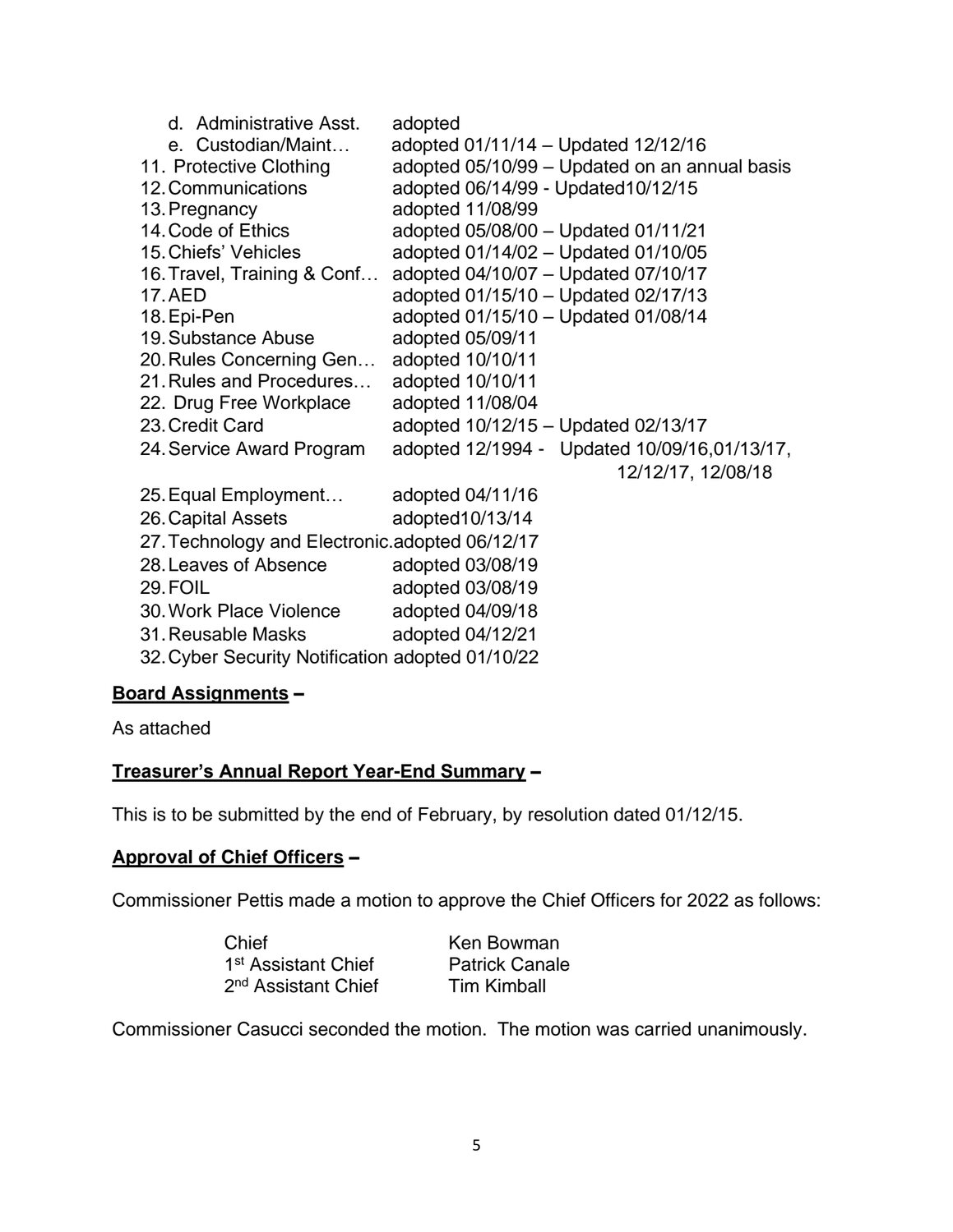The following was discussed with Attorney Hannigan:

- 1. All of our firefighters are covered by PSOB. This is a federal benefit that is separate from VFBL. The firefighter does not have to take a Safety Officer course to be eligible for this coverage.
- 2. Because we have a website, our agendas have to be posted. A draft of the minutes must be posted with "draft" written on them. They have to be posted within two weeks of the meeting.
- 3. New members will receive a digital copy of the members' book. A copy of the cancer policy will be included in the book.

# **Miscellaneous**

- 1. Procurement policy An additional form was added to the policy. There must be some evidence that we tried to obtain a quote, so use the back of the new form for the information.
- 2. OSHA OSHA credit will be incorporated into a drill.
- 3. Rules and Procedures for Complaints Additional language will be added that will allow the Chief to put members on temporary leave or suspension. Attorney Hannigan will send this to us.
- 4. Commissioner Schanz made a motion to adopt the Cyber Security Notification policy. Commissioner Pettis seconded the motion. The motion was carried unanimously.
- 5. Firematic officers will be assigned to a commissioner to report any problems or concerns at Stations #1 & 2.
- 6. Commissioner Schanz made a motion to set the third Tuesday in October for the Budget meeting. Commissioner Pettis seconded the motion. The motion was carried unanimously. The date for this year will be Tuesday, October 18, 2022.
- 7. There was discussion on blood draws at the physicals. Secretary Donohue contacted Occupational Medicine – EllisWorks, who performs our physicals. They do not do blood draws for anyone. The secretary will contact our Medical Director for more information.

# **Bills –**

1. A listing of transactions numbered 15062 through15091, totaling \$13,502.84, was presented to the Board for approval.

Commissioner Pettis made a motion to pay the bills. Commissioner Casucci seconded the motion. The motion was carried unanimously.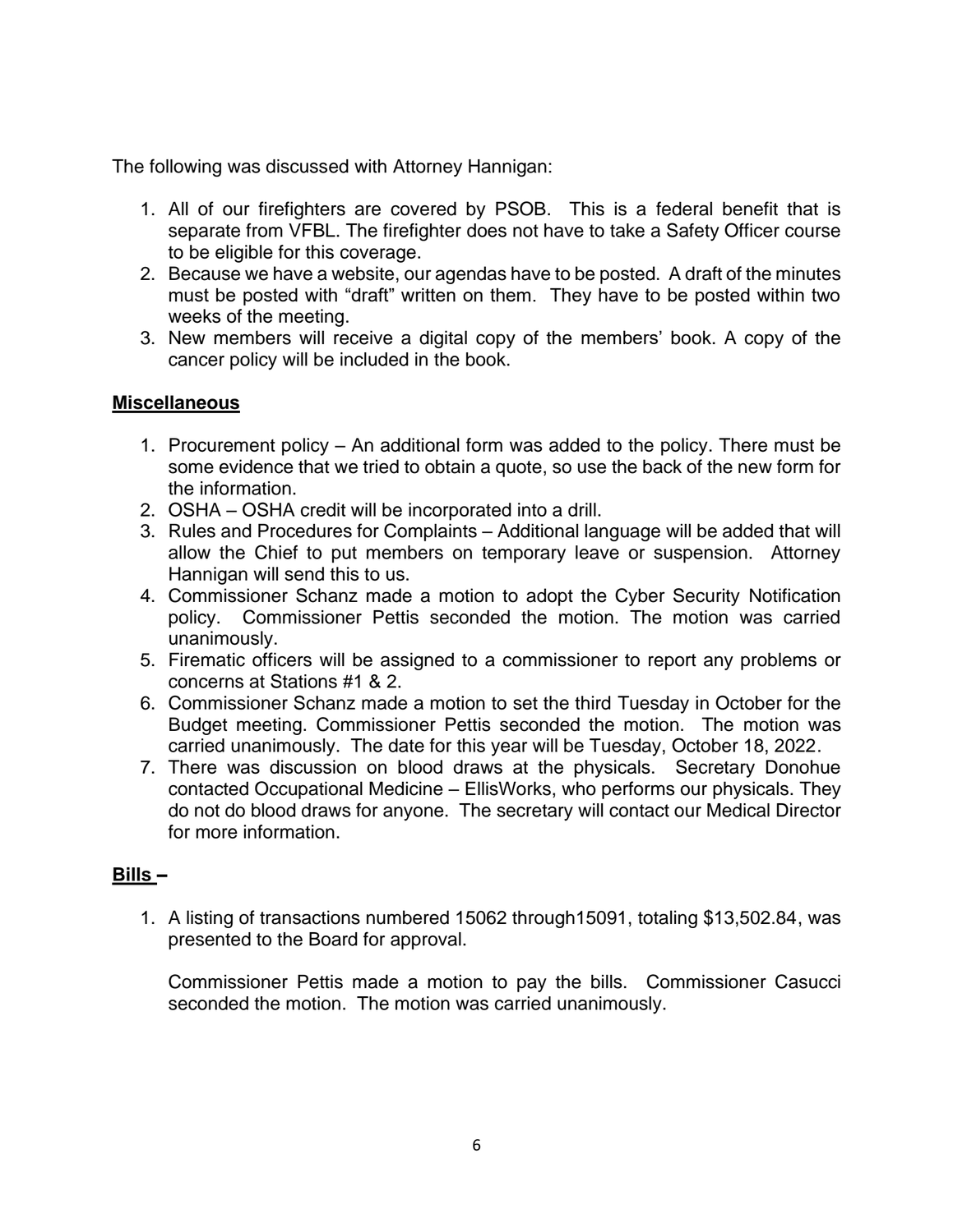## **Old Business**

1. We have not heard from Greenlight. We will be able to charge them monthly for use of space.

Commissioner Pettis made a motion to approve the minutes. Commissioner Keeler seconded the motion. The motion was carried unanimously.

## **Executive Session -**

Commissioner Schanz made a motion to go into Executive Session, according to Public Officers law 105-f, for the purpose of discussing the medical history of a particular person. Commissioner Pettis seconded the motion. The motion was carried unanimously

Commissioner Schanz made a motion to come out of Executive Session. Commissioner Pettis seconded the motion. The motion was carried unanimously.

Commissioner Schanz made a motion to pay an individual claim against the Vischer Ferry Fire District, in the amount of \$6,250 from the Insurance Reserve Fund, subject to permissive referendum. Commissioner Pettis seconded the motion. The motion was carried unanimously.

## **Treasurer's Report**

- 1. Bank statements, account reconciliations and check images for December 2021 and the listing of transactions approved and paid in December 2021 were given to Commissioner Casucci for verification.
- 2. Bank statements, account reconciliations and check images for November 2021 were returned to the Treasurer.
- 3. There was discussion on the allocation of funds for 2021 encumbrances.
- 4. The annual independent audit for the year 2021 is scheduled for April 12 13, 2022.

Commissioner Pettis made a motion to accept the Treasurer's report. Commissioner Schanz seconded the motion. The motion was carried unanimously.

# **Chief's Report**

- 1. Commissioner Pettis made a motion to approve the following:
	- a. Suspension of eight (8) members for lack of drills in 2021.
	- b. Nelson Peat has reverted back to Life membership

Commissioner Casucci seconded the motion. The motion was carried unanimously.

2. Commissioner Schanz made a motion to allow OSHA drills to be conducted through zoom as well as in person. Commissioner Casucci seconded the motion. The motion was carried.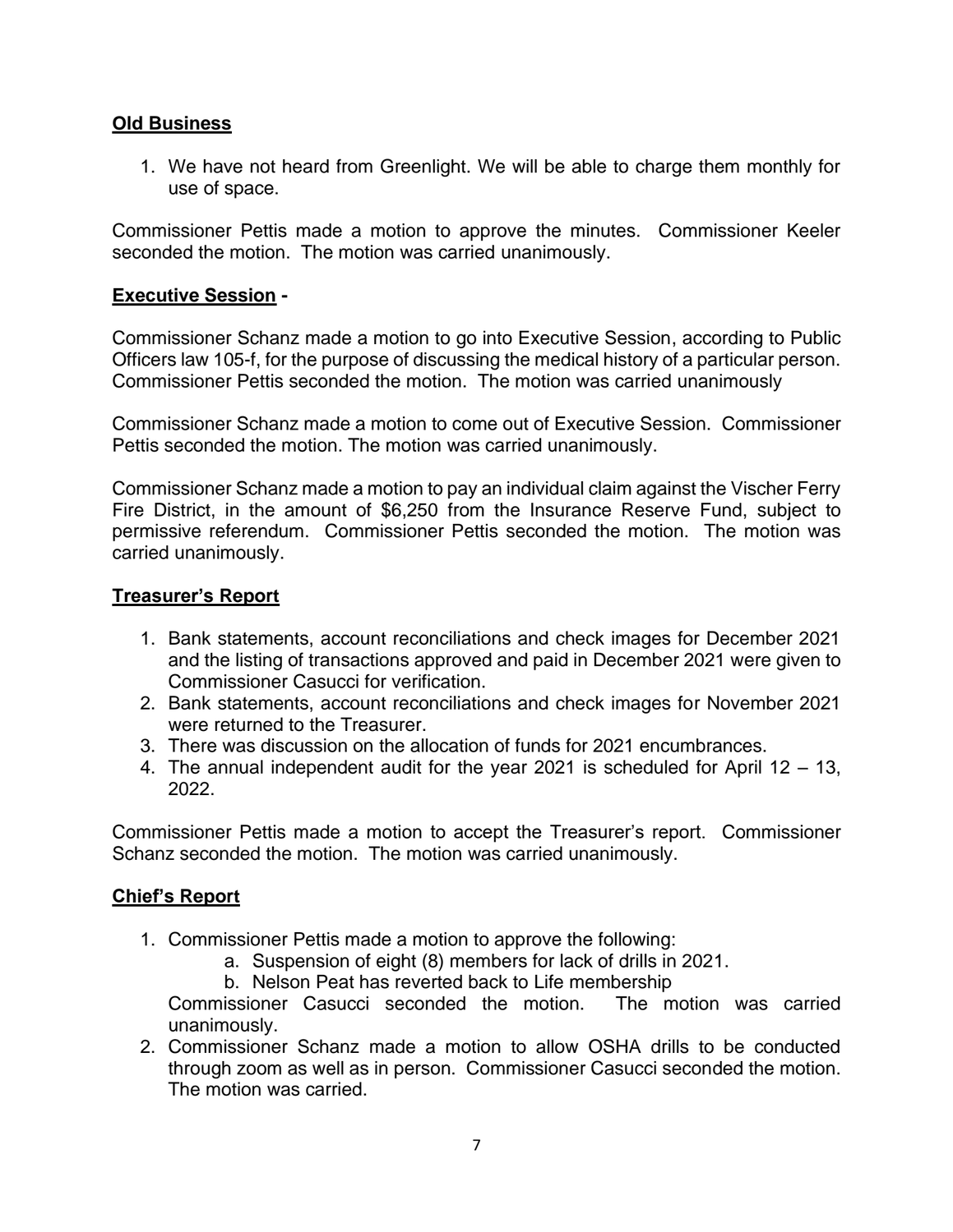- 3. Commissioner Schanz made a motion to purchase the following:
	- a. 10 (ten) pagers from Pittsfield Communications for \$304 each for a total of \$3042. The State Contract number is PT 68722.
	- b. 4 (four) probationary helmet shields.

Commissioner Pettis seconded the motion. The motion was carried unanimously.

## **Administrator –**

- 1. Matt Jerome will need to have a 3-month probationary period before he can requalify on any apparatus.
- 2. We will use old 30-minute bottles that are out of hydro test for the RDC.
- 3. Commissioner Schanz moved and Commissioner Pettis seconded a resolution to approve the 2021 certified points for our LOSAP program. The Secretary called the roll:

| yes        |
|------------|
| yes        |
| <b>ves</b> |
| <b>ves</b> |
| <b>ves</b> |
|            |

The resolution was adopted.

## **Administrative Assistant –**

- 1. Some of the hose from MES has arrived. More are due January  $11<sup>th</sup>$ .
- 2. EMTech has not yet trained Tim and Lisa on the HVAC controls.
- 3. Commissioner Schanz made a motion to approve up to \$800 for a new Class D extinguisher for ER-631. Commissioner Pettis seconded the motion. The motion was carried unanimously.
- 4. Commissioner Schanz made a motion to hire Waterway for hose and ladder testing on Wednesday, May 18, 2022 for \$3,632. Commissioner Pettis seconded the motion. The motion was carried unanimously.
- 5. Commissioner Schanz made a motion to purchase a new magnetic white board for Station #1 for \$205. Commissioner Pettis seconded the motion. The motion was carried unanimously.

# **New Business –**

- 1. Received an invitation to Clifton Park Halfmoon Ambulance Corp banquet at the Mohawk River Country Club on February 12, 2022. Commissioner Casucci will attend.
- 2. Received the equalization rates for Saratoga County for the 2023 fiscal year.
- 3. Received a Utica Mutual Insurance Company Proxy statement.
- 4. Received a Certificate of Liability Insurance from EM Tech.
- 5. Received the legal notice for all meetings during 2022.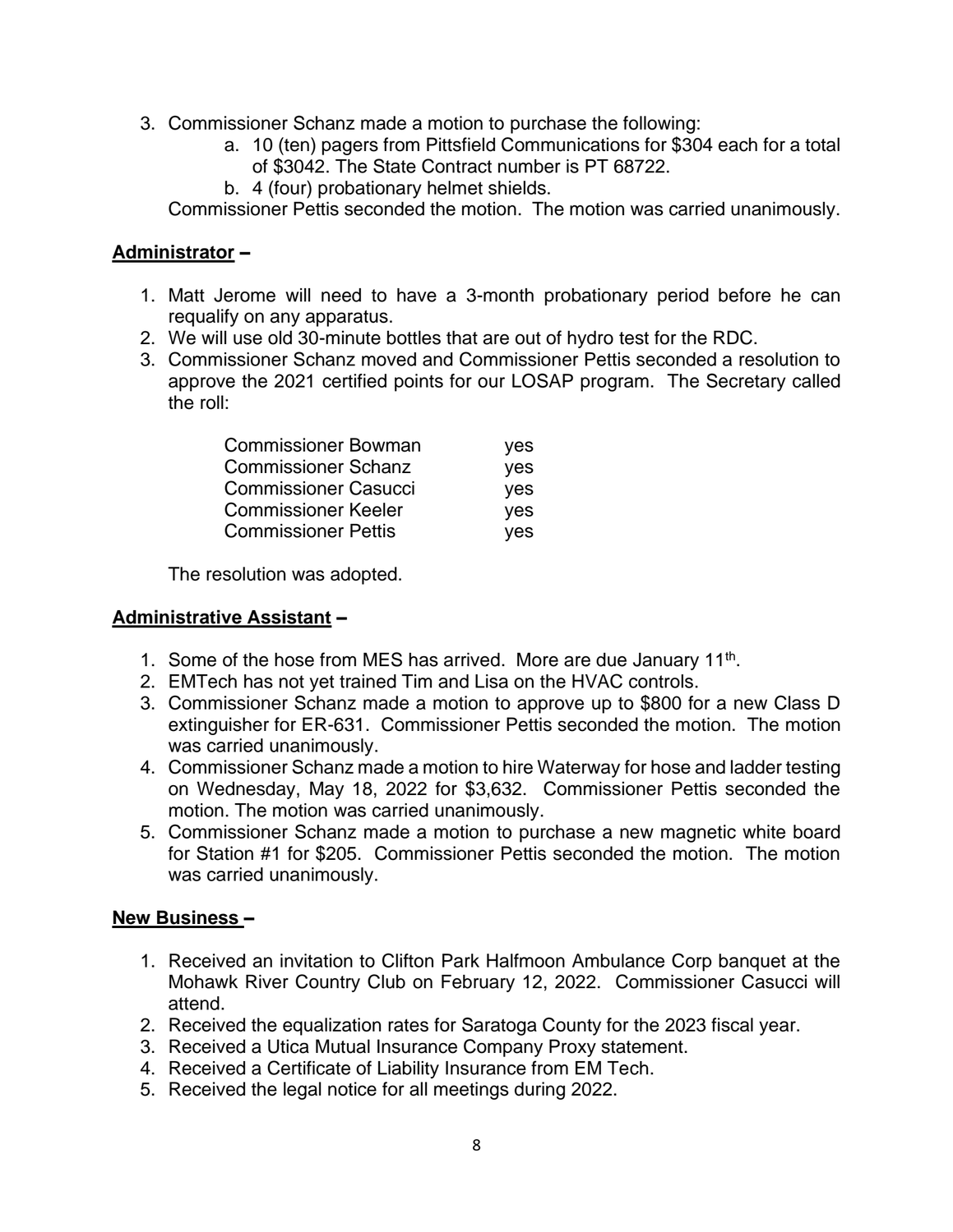- 6. Received the client statement for December 2021 from UBS.
- 7. Received the certification of election results from the Commissioners election of December 14, 2021.
- 8. Received conditional renewal notices from Utica National.

## **Miscellaneous –**

- 1. Station #3 will be going out for bid next month.
- 2. The solar panels on the roof and the tanks at Station #2 need to be removed.
- 3. Anyone who would like items from Station #3 may take these items at the appropriate time.
- 4. Northeast Commercial Appliance came to look at the stove. We will be keeping the stove. The pilot lights will be kept on and the maintenance person will check the stove.
- 5. The inside of the ice/water rescue trailer needs to be painted. The paint is here. Lettering and outside lighting need to be done.
- 6. There are 2 5/6" balls on the trailers. We need to change the ball for the boat.
- 7. We have to check the wattage on the heater in the trailer to determine the size of the generator.
- 8. The garden hose at Station #2 was used to fill ETA-621. The water is gray and the well was drained. The water at station #2 is not to be used to fill trucks.
- 9. Commissioner training will be offered in May.
- 10.The list is ready for the electrician.
- 11.ER-631 is coming along. There was a recall on fuel lines that may cause a fire. Commissioner Bowman and Commissioner Schanz will be flying to Fire and Marine in Ohio on Monday, January 24<sup>th</sup>.
- 12.The gear lockers from Station #3 will be moved to Station #2.
- 13.Discussion on purchasing a new pickup truck. Commissioner Schanz made a motion to declare M-624 surplus, with a value of less than \$20,000, and sell it with the lights. Commissioner Keeler seconded the motion. The motion was carried unanimously. Commissioner Schanz made a motion invite bidder to bid on two (2) Chevrolet crew cabs with a short (6') bed. Commissioner Keeler seconded the motion. The motion was carried unanimously.

# **Adjournment –**

Commissioner Pettis made a motion to adjourn. Commissioner Casucci seconded the motion. the motion was carried anonymously. The meeting was adjourned at 11:20 pm. The next meeting will be Monday, February 14, 2022 at 7:30 pm in the Commissioners' room at Station #2.